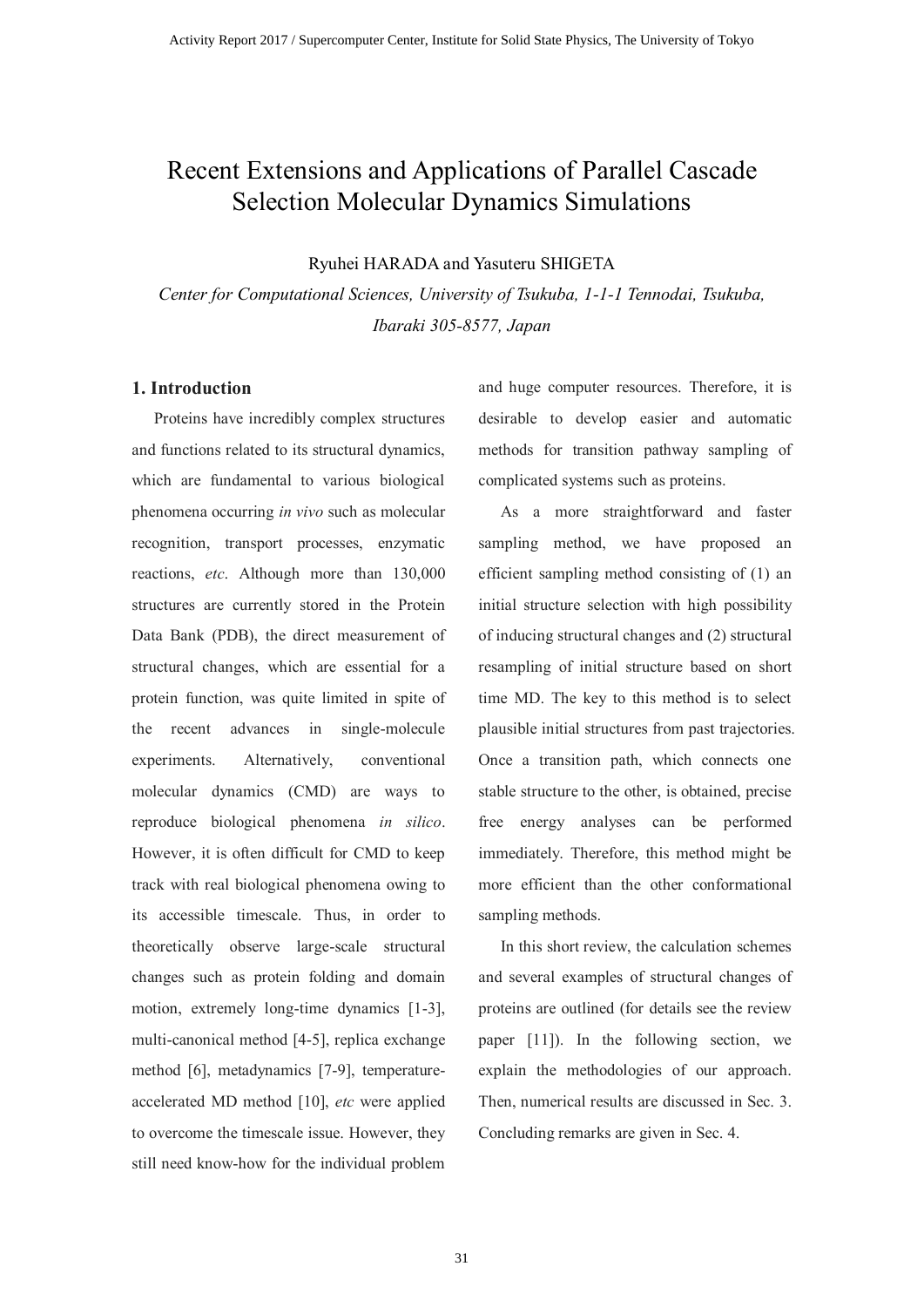

**Figure 1**. A flowchart of our conformational sampling scheme

### **2. Methodology**

# **2.1. Basic Idea of Parallel Cascaed Selection Molecular Dymamics (PaCS-MD)**

The method we have proposed is rather simple. The flowchart of the algorithm is shown in **Figure 1**. The calculation procedure of the structural sampling method is briefly described below.

- I. Executing MD simulations from several selected initial structures  $(n<sub>initial</sub> = N)$  for a relatively short time with a canonical ensemble (*NVT* or *NPT*).
- II. Ranking snapshots of each MD trajectory based on a predetermined rule (selection rule) for some measures.
- III. Selecting the *n*<sub>initial</sub> structures of the next</sub> cycle, where snapshots with higher rank are preferentially selected.
- IV.Regenerating the initial velocities at the target temperature according to the Maxwell-Boltzmann distribution.
- V. Repeating the cycles of (I) (IV) until the distribution function along certain reaction coordinates does not change any more. Otherwise, the cycle ends when some of structures (or data) are sufficiently close to the target structure (or data).
- VI.Applying the umbrella sampling (US) method [12-13] followed by the weighted histogram analysis method (WHAM) [14- 15] to obtain free energy landscape projected onto reaction coordinates by referring a reactive trajectory obtained above. Markov State Model is also utilized to estimate free energy surfaces in terms of trajectories sampled by PaCS-MD.

The original methodology, i.e. PaCS-MD [16], ranks snapshots based on the similarity between the trajectory obtained from the short-time MD and the target structure (for example, root-mean square deviation (RMSD) between them). After determining the ranks, one selects the  $n_{initial}$ (typically  $10 - 100$ ) structures with higher rank as the initial structures of the next cycle and performs  $n_{initial}$  different short-time (typically 100 ps) MD simulations independently. By repeating the series of cycles, PaCS-MD generates closer structures to the target structure than those found in the previous cycle and occasionally induces structural transitions without using external perturbations.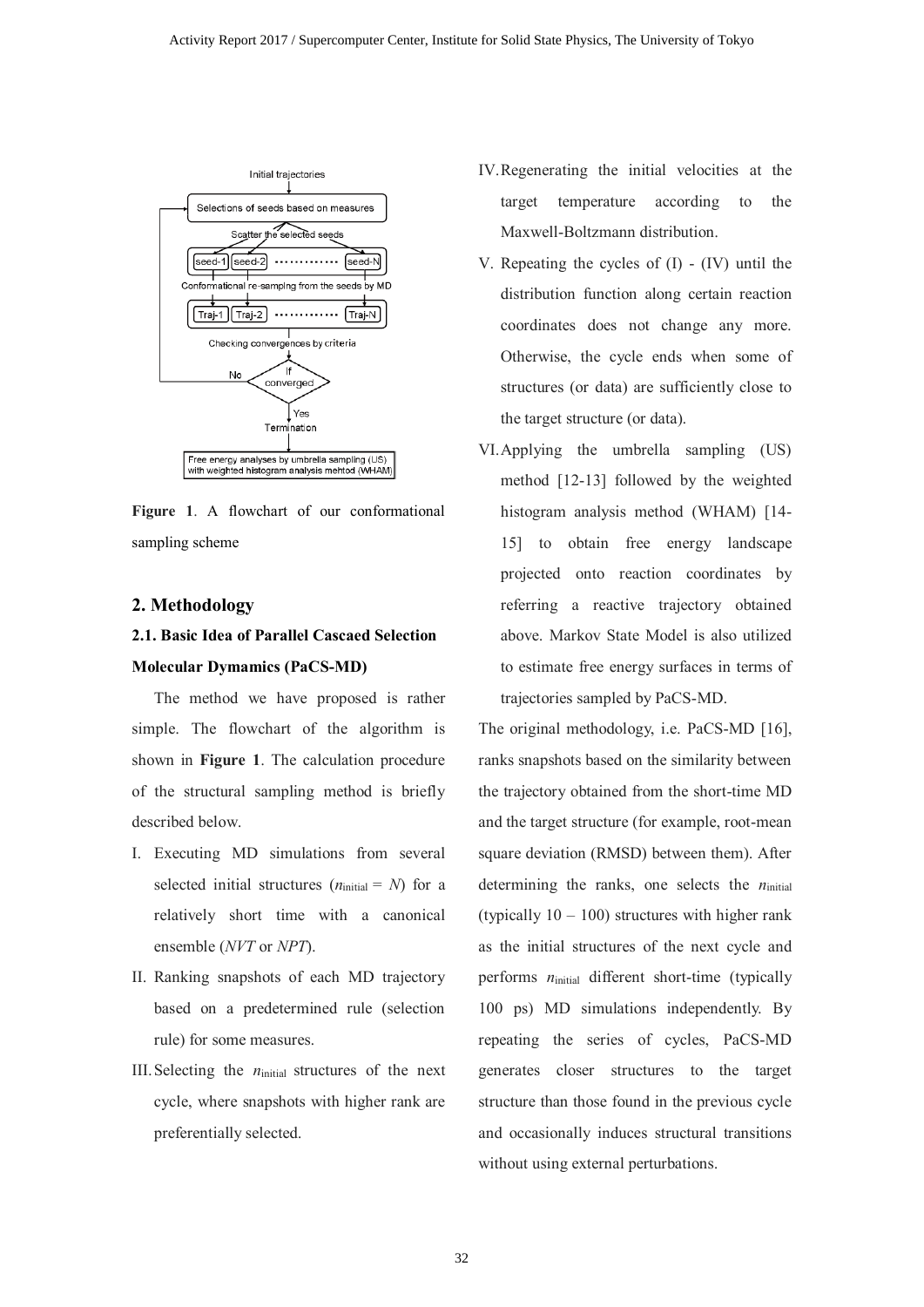## **2.2 Variants of PaCS-MD without using target structures**

The disadvantage of the original PaCS-MD is to require the target state. To remove the drawback, we have developed several variants discussed below in detail. A conceptual difference from PaCS-MD is to use a different selection rule in each method, which has each advantage and disadvantage compared to PaCS-MD. Unlike PaCS-MD, its variants, i.e. fluctuation flooding method (FFM) [22], outlier flooding (OFLOOD) [24], structural dissimilarity sampling (SDS) [29] methods mentioned below, do not require a target (product) structure *a priori*, while these method take more cycles to find transition pathway than PaCS-MD does.

Dynamics of proteins involved in functional expression are often anisotropic, and certain vibrational modes with high anharmonicity are dominant. We consider that the anisotropy can be extracted by principal component analysis (PCA). We have developed FFM that efficiently induces structure transitions by assuming that protein structure with high structural fluctuation transits with high probability with structural re-sampling [22]. The basic concept of FFM is that the principal modes with large eigenvalues are chosen as reaction coordinates of a large amplitude motion and used for estimating measures. The snapshots with the maximum and minimum inner product values for the *j*-th principal component coordinates (PC*j*) and/or a multidimensinal PC vector space, which is obtained by PCA, are selected as the initial structures at the next cycle.

Metastable states exist in a highdimensional subspace, where high density distributions appear during MD simulations and are detected as clusters, and transitions among different metastable states occur with large structural changes. Since the sparse distribution exists among clusters (sometimes between two clusters), a structure change is induced by intensively selecting structures with lower density distribution as the initials. Sparse distributions that do not belong to clusters are referred as "outliers" and can be detected using a hierarchical clustering method such as FlexDice [23]. Structural resampling intensively from the outliers of distribution is called as "OFLOOD" method [24], which promotes structural transformation efficiently in addition to its variants [24-28].

SDS, which realizes efficient structural sampling by repeating structural resampling, selects the initial structures so that the structural correlation with a structure (starting structure, mean structure, and so on) becomes as small as possible in the current cycle. This method is an effective technique when the target structure is unknown and a dissociation process of a molecular copmlex. For details of the calculation procedure, see the previous works [29-30].

33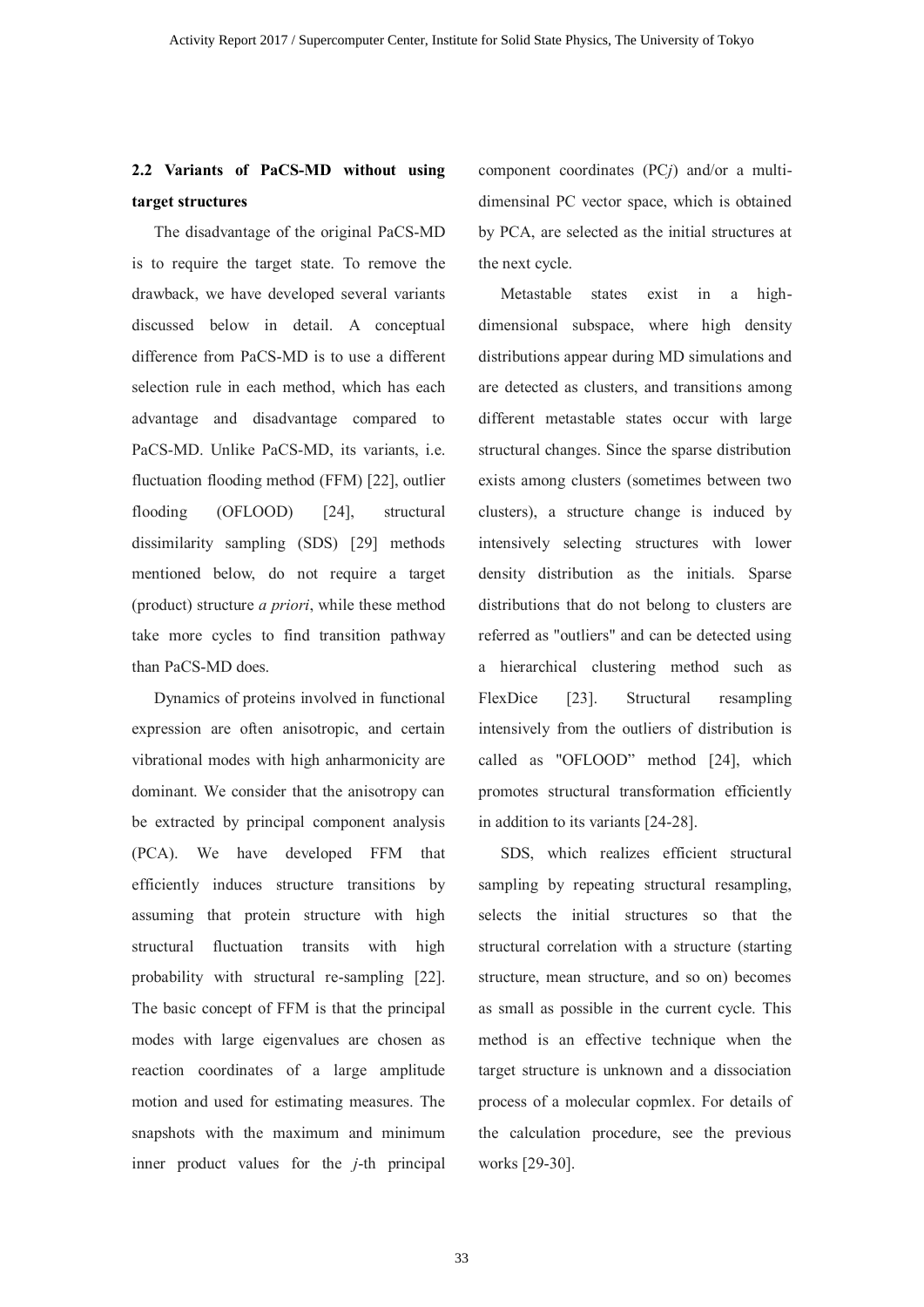#### **2.3. Numerical Details**

Initial structural data were taken from the PDB as the starting structures of PaCS-MD and its variants. After solvation with SPC/E or TIP3P water models and neutralization with counter ions, CMD simulations were performed under three-dimensional periodic boundary conditions using the Amber force field [31]. Water molecules were treated as rigid bodies with the SETTLE algorithm [32], while chemical bonds of the proteins were treated as rigid bodies with the LINCS algorithm [33]. To model the equilibrated systems, *NVT* simulations were first performed and followed by *NPT* simulations. *NVT* and *NPT* simulations were conducted with the modified Berendsen thermostat at 300 K [34] and the Parrinello-Rahman method at 1 bar and 300 K [35-36]. The equations of motion were integrated by the leapfrog method. The time step length was set to 2 fs. The cutoff value for Coulomb and van der Walls interactions was set to 10 Å. During conformational resampling, trajectories were recorded every 1 ps. For the PaCS-MD and its variant simulations, 10 or 100 different initial structures  $(n<sub>initial</sub>)$  were simultaneously used for the efficient conformational sampling depending on the biological systems At every cycle, 100 ps short-time MD simulation with renewed velocity under *NVT* ensemble (*T* = 300 K) were launched until sufficient conformational sampling was accomplished. For the free energy analysis, 200 reference

structures were randomly selected from the trajectories of FFM and the umbrella sampling for each reference structure was performed for 1ns and followed by WHAM to estimate the free energy landscape of T4L. All MD simulations were performed with the GPU version of the Gromacs 5.0.7 package [37].

### **3. Results and Discussion**

#### **3.1 Domain motion of T4L by FFM**

As an example of FFM, we here explain results of an open-closed structure transition of T4L. The open structure of T4L (wild type) was chosen as a starting structure. In order to induce structural transition, we selected the first and second principal coordinates  $(PC_1$  and  $PC_2)$ as the reaction coordinates. In order to obtain PCs, CMD (10 ns) from the open structure was performed *a priori*, then PCA was performed using the 10-ns trajectory. According to the accumulated contribution of principal modes (PMs), the open-closed conformational transition can be sufficiently described because



**Figure 2**: Conformational transition pathways from the open to the closed states of T4 lysozyme reproduced by FFM.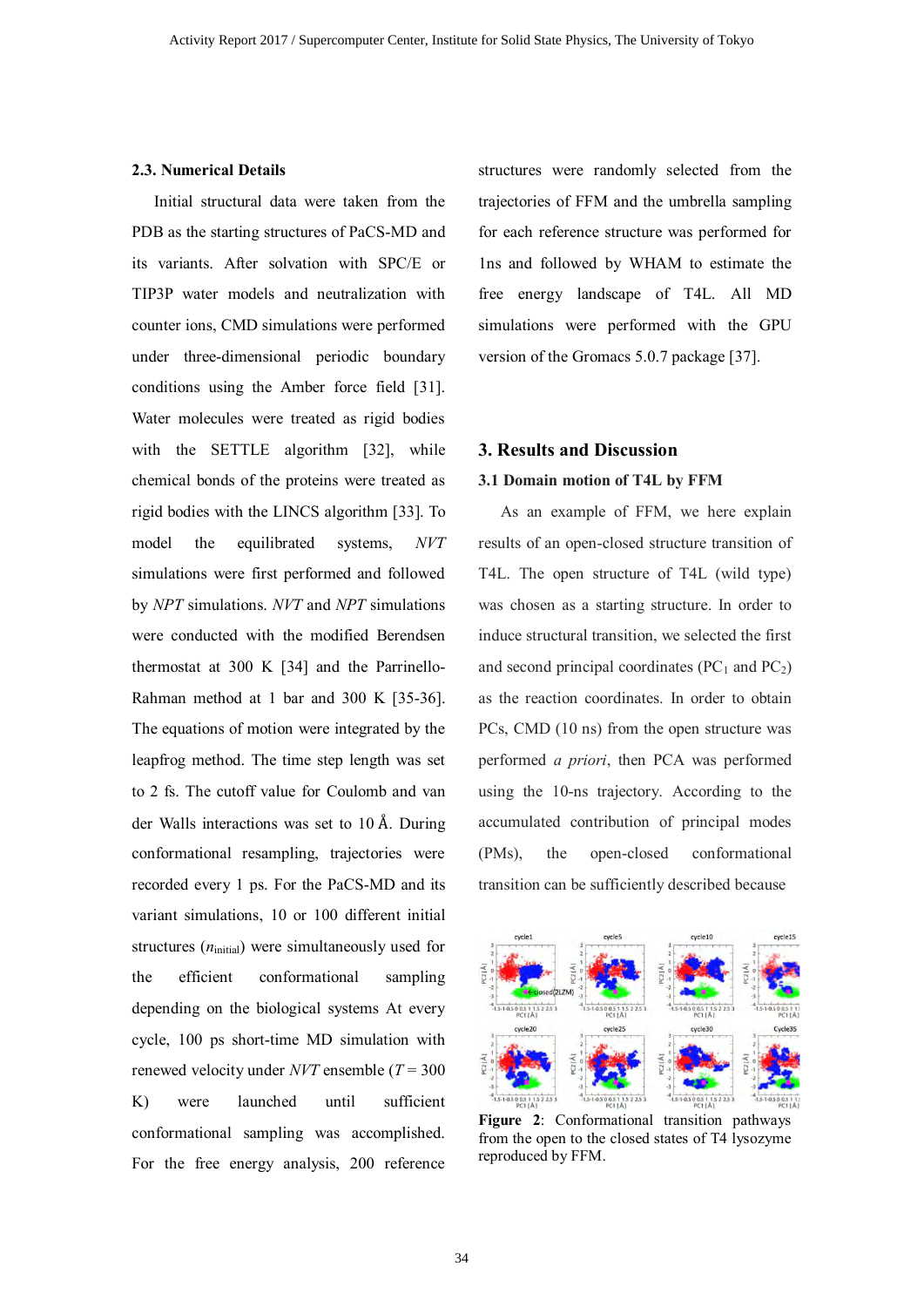the top two PMs accounted for 80% or even more of the overall protein structure fluctuation. Here, we show the structural transition process from the open to closed structures of T4L reproduced by FFM [16]. **Figure 2** shows the accumulated distributions of trajectories projected onto a subspace spanned by  $PC<sub>1</sub>$  and PC<sub>2</sub>. For comparison, we also depicted red points (green points) which show the projection of a conventional MD trajectory (10 ns) from the open structure (the closed structure). The projected points by FFM (blue points) expand to the periphery and reaches the closed structure (magenta) within about 15 cycles (several tens of ns). After  $15<sup>th</sup>$  cycles, the accumulated trajectories travels all over regions in the subspace. As a comparative calculation, extremely long-time CMD simulation (1 μs) was started from the open structure. However, no open-close conformational transition was observed. After FFM, we estimated FEL onto the subspace as illustrated in **Fig. 3**, whose cost was 200 ns, indicating the efficient structure



**Figure 3**: Conformational transition pathways from the open to the closed states of T4 lysozyme reproduced by FFM.

search and FEL analyses of FFM. According to this result, the free energy barrier and transition states are clearly found between two states.

## **3.2 Protein folding pathway of Villin by OFLOOD method**

As an application example of the OFLOOD method, we here show the protein folding process of the small protein Villin (35 residues). Partial RMSDs, helix 1 - helix 2 (segment A) and helix 2 - helix 3 (segment B), measured from the native structure were used as the reaction coordinates, which had been defined in the previous study [32]. After modeling the amino acid chain, structural sampling by the OFLOOD method with 100 seeds was repeated for 20 cycles, where the generalized Born and surface area (GB/SA) solvation model was adopted for the solvent around the Villin.

The projection of the trajectories generated by the OFLOOD method is shown in **Figure 4**. It is easily found that the outliers (black points) were located the edge of the distribution at each cycle and became broaden as cycles went by. It took about 10 cycles to reach the native structure of Villin highlited by a cross in **Figure 4.** The minimum  $C_a$  RMSD measured from the X-ray crystal structure after the end of 20 cycles was 0.60 Å, indicating that natural structure can be sampled by the OFLOOD method accurately. Furthermore, we also extracted a minor pathway (see right bottom of **Figure 4**) that could not be observed in the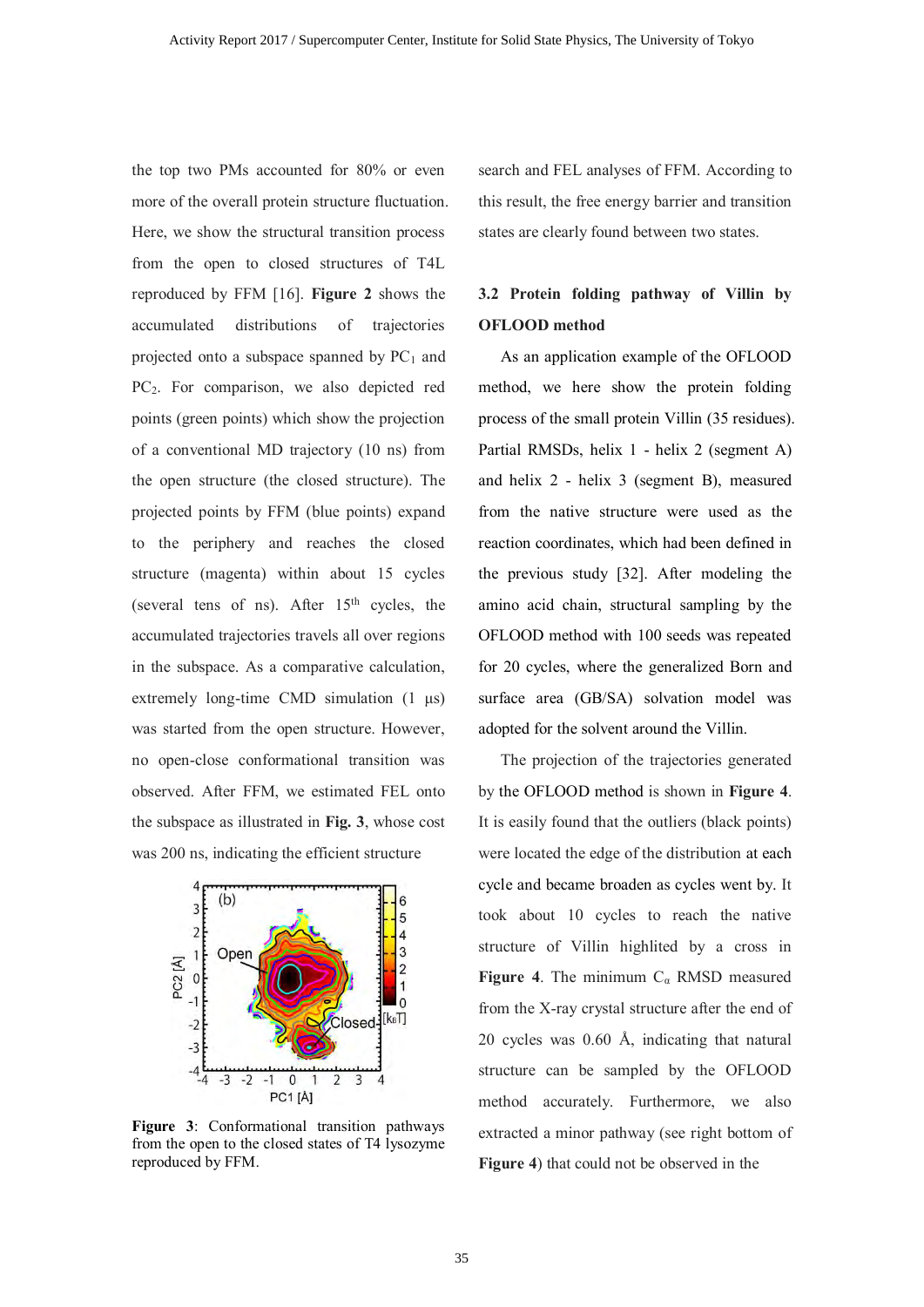

**Figure 4**. Major and minor folding pathways of Villin reproduced by OFLOOD method

previous study [4]. Concerning to the computational efficiency, the cumulative computation time to sample the native structure  $(C_{\alpha}$  RMSD <1.0 Å) was 135.6 ns. We could extract the folding path very efficiently compared to the replica exchange MD (8 μs) [4]. Since computational cost required in our calculations was ns-order and the time-scale of the protein folding process is μs-order, the OFLOOD method is quite efficient for finding protein folding pathways.

## **3.3 Open-to-Closed structure transition pathway searches by SDS**

 To show the conformational sampling efficiency, SDS was applied to structural transition between two different states (open and closed states) of maltodextrin binding protein (MBP) in explicit water. MBP is a protein consisting of 370 residues and induces large-amplitude domain motions for ligand binding. In this example, apo-type simulations were considered. CMD simulation may be useful for reproducing the large-amplitude (open-closed) domain motions of MBP. However, we have not detected the structural transition at all, even if a long-time  $(1 \text{ } \mu \text{sec})$ simulation was perform starting from the open state. Instead we have performed SDS simulations for 50 cycles starting both from the apo-type closed and open states. As a result of the demonstration starting from the open (closed) structures, the minimum values of  $C\alpha$ RMSD measured from the X-ray crystal structure of closed (open) forms were 0.78 Å (0.89 Å) as illustrated in **Fig. 5**. The closest snapshots to the X-ray crystal structures sampled by the SDS simulations are overlapped



**Figure 5**: (a) Snapshot with the minimum value of RMSD (0.78 Å) measured from the closed state of MBP (red), which was sampled by SDS during the 50 cycles starting from the open state of MBP. (b) Snapshot with the minimum value of RMSD  $(0.89 \text{ Å})$  measured from the open state of MBP (red). Each snapshot is superimposed with the Xray crystal structure (blue).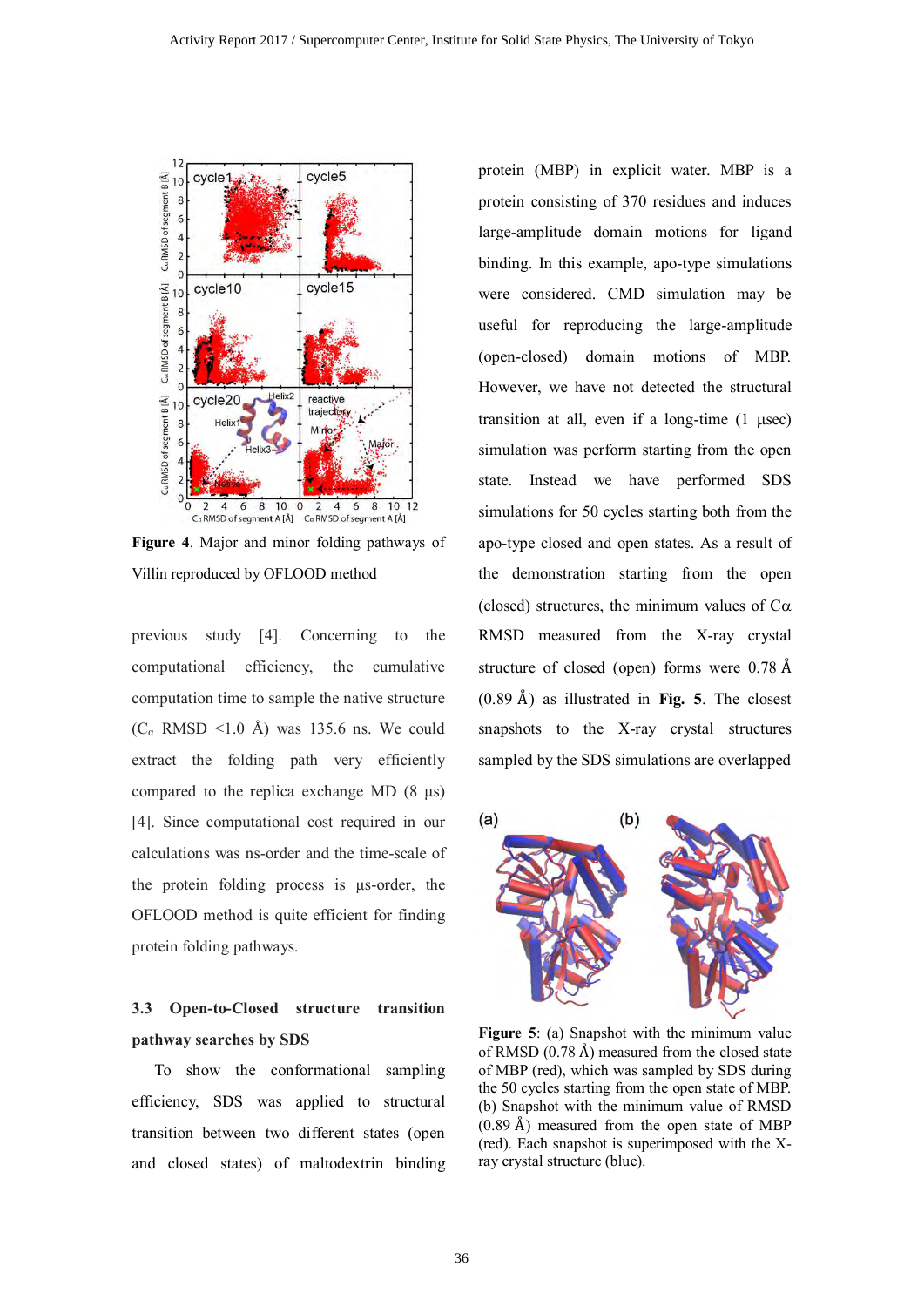in **Figure 5(a)** and **5(b)**, indicating that SDS also induces the open-to-closed and its inverse conformational transitions quite efficiently and gave accurate structures without knowledge of the well-defined target structures.

### **4. Conclusion**

In this review, we outline the PaCS-MD and its variants and show examples of their applications. If the reactant and the protein structure of the product are known, PaCS-MD can be applied to extract the path connecting the two end-point structures. On the other hand, FFM, OFLOOD, and SDS are applicable to extract transitional pathways starting from the protein structure of a given reactant without knowldge of any product. For example, FFM started with an open structure and derives an open-closed domain motion of T4L using nsorder simulation. OFLOOD also presumed Villin's folding pathways using ns-order simulations starting with fully extended structures. SDS generates both open-to-closed and closed-to-open structural transitions of MBP within 500 ns-order simulations. These types of methods may be convenient for predicting metastatic pathways or starting from a given reactant without knowledge of the reactants and finding the local/global energy minimum state of proteins , Which is one of the advantages of three-dimensional sampling.

#### **Acknowledgement**

This work was supported by Japan Society for the Promotion of Science (JSPS) KAKENHI Grant-in-Aid for Young Scientists (A) (No. JP16H06164), and by Grant-in-Aid for Scientific Research of the Innovative Areas (Nos. JP26102525, JP 26107004, and JP 26105012) from JSPS. The computations were performed using the RIKEN Integrated Cluster of Clusters (RICC), Super Computer Center of Institute of Solid State Physics, The University of Tokyo and COMA / HP-PACS at the CCS, University of Tsukuba.

## **References**

- [1] D.E. Shaw, *et al*., *Commun. Acm.*, **51** (2008) 91.
- [2] D.E. Shaw, *et al*., *Science*, **330** (2010) 34.
- [3] K. Lindorff-Larsen, S. Piana, R.O. Dror, D.E. Shaw, *Science*, **334** (2011) 517
- [4] N. Nakajima, H. Nakamura, A. Kidera, *J. Phys. Chem. B*, **101** (1997) 817.
- [5] U.H.E. Hansmann, Y. Okamoto, F. Eisenmenger, *Chem. Phys. Lett.* **259** (1996) 321.
- [6] Y. Sugita, Y. Okamoto, *Chem. Phys. Lett.*, **314** (1999) 141.
- [7] A. Laio, M. Parrinello, *Proc. Natl. Acad. Sci. U. S. A.* **99** (2002) 12562.
- [8] A. Laio, F.L. Gervasio, *Rep. Prog. Phys.* **71** (2008) 126601.
- [9] P. Raiteri, A. Laio, F.L. Gervasio, C. Micheletti, M. Parrinello, *J. Phys. Chem.*